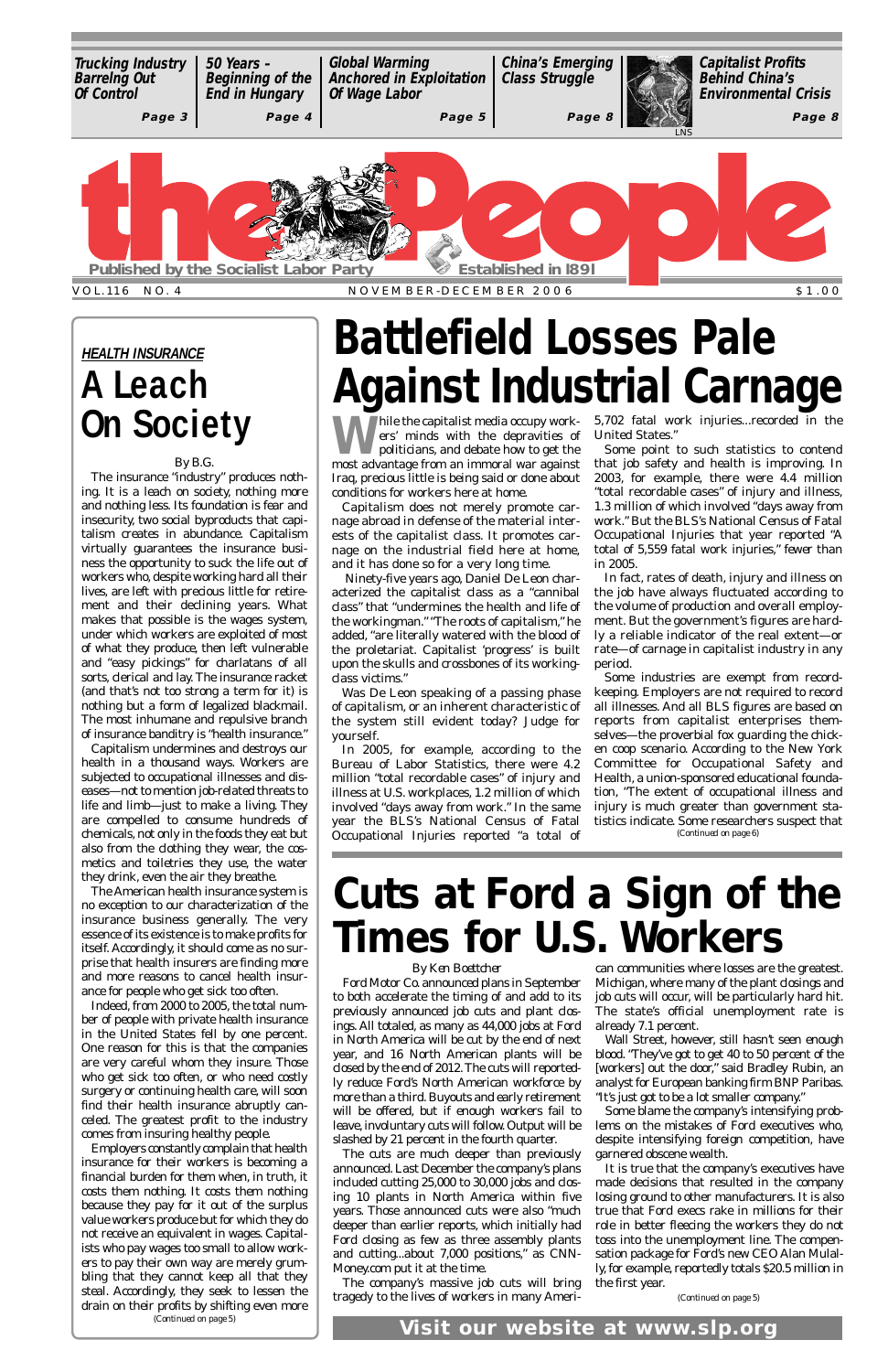### *By Michael James*

The three Rs once were the building blocks for the education of American schoolchildren reading, writing and arithmetic. Now, some are suggesting the addition of a fourth "R" to U.S. pedagogy: "revolver."

The Associated Press reports that recent school shootings in Wisconsin, Pennsylvania and Colorado have prompted a Wisconsin state legislator to call for arming teachers, principals, administrators "and other school personnel." "To make our schools safe for our students to learn, all options should be on the table," the legislator said.

Our young ones certainly need protection. In spite of the recent spate of school shootings, however, teachers and students generally do not carry guns into the classroom, and it needs no more than a light sprinkling of common sense to accept that more guns in more hands can only lead to more shootings and more deaths, not the other way around. For those in need of statistical support, however, the Coalition to Stop Gun Violence has posted a 112-page "briefing book" to its website with enough statistics to reassure anyone who doubts their own capacity to reach the common sense conclusion. Citing a "national vital statistics report" published in 2002 by the National Center for Health Statistics (HCSH), the coalition said "guns claimed 28,663 lives in the United States, the majority [16,586] from suicides...."That was for the year 2000, when 10,801 additional deaths were from homicides and 1,276 from "unintentional shootings." Drawing on the same HCSH report, the coalition said that "3,365 young people ages 19 and under were killed by gunfire—an average of nine each day"—in 2000. From an earlier study by the Centers for Disease Control and Prevention (CDCP), the coalition found that "The firearms-related death rate for children under 15 years old in the United States is nearly 12 times higher than that of the other 25 industrialized countries *combined*." (Our emphasis.) The CDCP study, as cited by the coalition, also found that "Gun violence is the number one killer of African-Americans ages 15–34" and

"the second leading cause of death for Hispanic youth ages 15–24."

Gathering together conclusions from these and other studies, the coalition said it is "four times more likely" that a gun in the home will result "in an unintentional shooting" than be used for self-defense. It is "seven times more likely" that a gun in the home will "be used in a criminal assault or homicide" than for selfdefense, and "11 times more likely" that a gun kept at home will "be used to commit or attempt suicide, than to be used in self-defense."

Grab the kids, pack up the car and head for the new amusement park! Make a day of it! What is the theme of this new park? Water slides? Roller coasters? Mickey and Donald? No, believe it or not, the theme is war.

> In its "briefing book," the coalition also cited "a study published in the American Journal of Public Health," which "found that 20 percent of police officers shot and killed in the past 15 years were killed with their own firearms."

> Although these statistics are from six to 10 years old, no one today is suggesting that gunrelated violence and deaths are on the decline. Indeed, the "debate" on what to do about it rages on in superficial and absurd fashion. Some, such as the Wisconsin politician, say the answer to gun violence is more guns.

> It should be noted that the Coalition to Stop Gun Violence is not itself a research group, but an organization interested in promoting "progressive gun laws." Other concerned persons call for more gun laws, too, but we can only hope to understand the problem and discover its solution by looking at the economic base of

American society.

At the root of U.S. gun violence is our violent economic system. Capitalism allows a small ruling class to own and control production and distribution. It sets one class against the other. It uses war as a tool for accumulating and maximizing profit. It requires exploitation and degradation of the working class. Capitalism alienates the majority of citizens from their own labor, from one another and from true social wealth. Moreover, capitalism is devoted to the ruthless pursuit of profit with absolutely no regard for peace, the natural environment or simple justice.

Every person who is heartbroken and outraged at the murder of schoolchildren must radicalize him or herself and comprehend the violence of the material base that shapes and drives our society. For example, U.S. history confirms that capitalism means constant war or preparedness for war. Those who wring their hands over school shootings should consider the link between U.S.militarism and violence in our streets, homes and schools. Is the U.S. corporate, ruling class not now committing the global equivalent of armed robbery by invading and occupying Iraq? The ruling class daily diverts millions in tax dollars away from programs of social uplift such as health care or education and straight into the bloody coffers of the Pentagon. Is it not obvious that massive military spending and constant war justifies and legitimizes violence?

### *By Michael James*

*The Washington Post* carried the story recently with the headline "Army Ponders Amusement Venue, Hotel." It would be a "military theme park" in Virginia where, according to the *Post*, families can "command the latest M-1 tank, feel the rush of a paratrooper freefall, fly a Cobra gunship or defend your B-17 as a waist gunner." The park would include "an entertainment district with bars like the '1st Division Lounge.'" The developer has boasted that the military amusement park would attract "3 million visitors a year, more than Hersheypark in Pennsylvania or Busch Gardens in Williamsburg."

Granted, at this point it is only an idea being studied and debated by Pentagon brass and local officials. But the mere idea is so offensive, tasteless and horrific as to boggle the mind. The very notion reveals the vulgar depravity of capitalism and its militarists. Countless statues, tanks and artillery guns, ceremoniously placed in parks across the country, already glorify capitalist wars waged for profit. Our corporately manufactured "popular culture" further romanticizes militarism and other forms of violence. Now there comes this possibility of a military theme

park to further celebrate the criminal bellicosity of the U.S. ruling class.

Capitalist America is one of the most militaristic and violent nations in human history. The Center for Teaching Peace in Washington, D.C., confirms: "The historical record, according to the Congressional Research Service, shows the United States is one of the most warlike societies on the planet...." This means that the proposed new military amusement park will have unlimited possibilities for attractions, rides and exhibits.

For example, will park goers be able to mimic the joy of picking off Native Americans at Wounded Knee? Will there be an attraction that lets visitors experience the exhilaration of dropping bombs on Vietnamese peasants? Surely children will be able to stroll through a shooting gallery that shows them what all-American fun it was to murder women and babies at Vietnam's My Lai. An attraction devoted to atomic weapons will likely ignore history's conclusion that the bombings of Nagasaki and Hiroshima were strategically unnecessary, and will instead just focus on how viscerally pretty the flashes and mushroom clouds were. Eager visitors will perhaps be able to compete for prizes in a game designed to see who can be the fastest to bankrupt U.S. schools, libraries and health care programs by diverting wealth and resources into Pentagon projects.

> Militarism, exploitation of the working class, abandonment of the poor and pollution of the *(Continued on page 7))*

The CIA is certain to have an interactive display which allows families to forever exchange memories of the fun they had pretending to destroy developing nations that resist American corporate interests: "I planned a coup!" "I gutted their natural resources!""I used the World Bank to plunge them into debt!" "I assassinated key members of their socialist party!" "I set up sweatshops!" "I unleashed death squads!" One especially educational exhibit might parade the quaint cultures and customs of all the nations of the world that America has invaded, bombed, embargoed or otherwise assaulted. Visitors will want to allow plenty of time for that one! And predatory recruiters will undoubtedly be on hand as working-class park goers, caught up in patriotic war fever, urge their teen sons and daughters to sign up to fight and die in real world ruling-class wars.

So welcome to War World! Spend the day! Cheer on the imperialist adventures of our ruling class! See how third world resistance fighters who were bombed, shot or imprisoned by U.S. military muscle got what was "comin' to 'em"!

Meanwhile, the grim reality of America's bloody military madness continues. The fundamental point is that militarism and war are essential tools that the corporate ruling class uses in pursuit of profit. Capitalism means permanent war.The current cost of the war in Iraq, for example, is \$8 billion per month. That is \$2 billion per week, \$267 million per day, or \$11 million per hour. A sane, socialist society would use the labor and resources now represented by that money for the environment and programs of human uplift such as education, housing and health care.



## **Coming Soon: War World**

## **Remember Your Three Rs**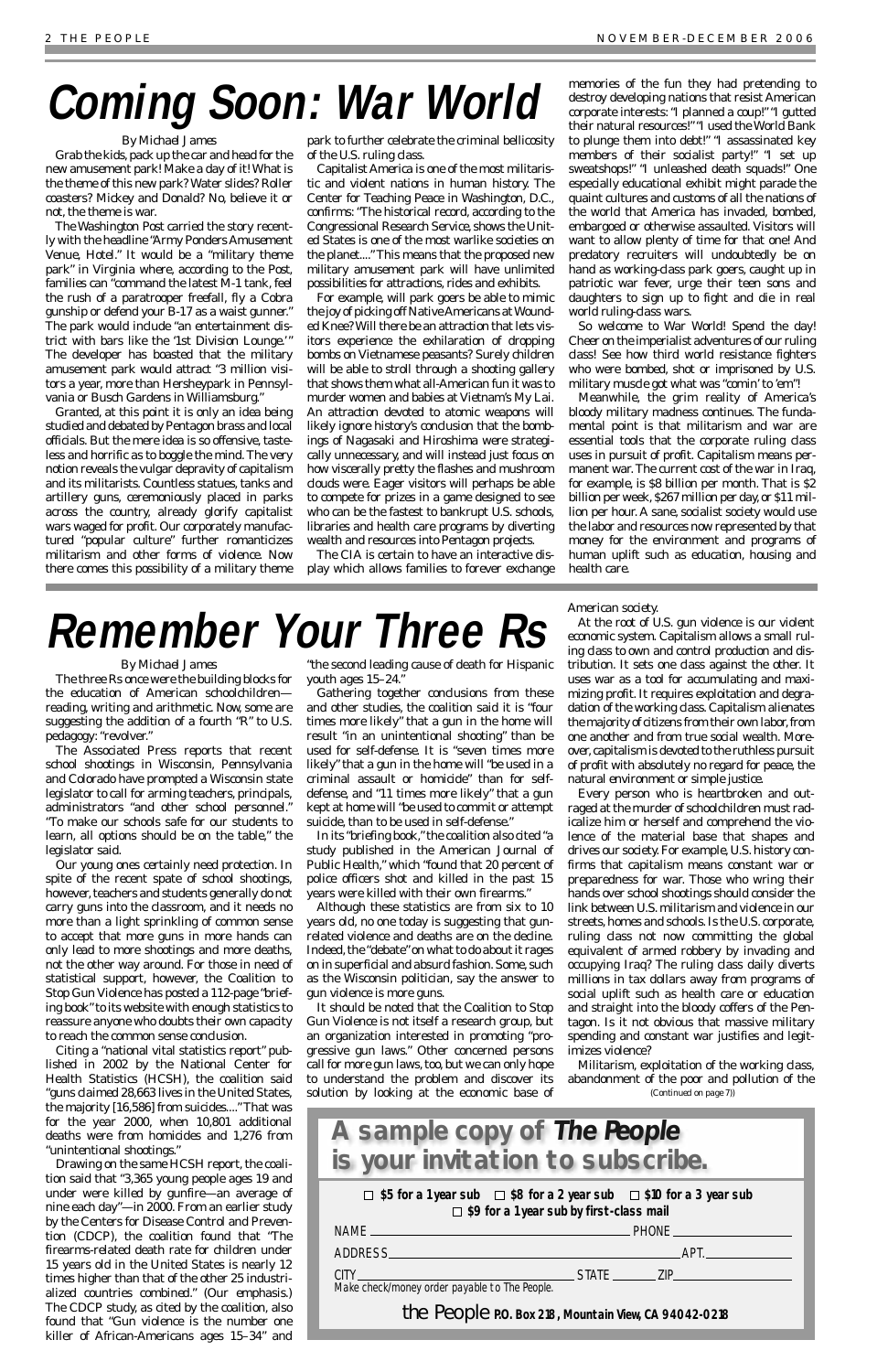<span id="page-2-0"></span>*By B.B.*<br>ass transportation is a product of the **Mass transportation is a product of the capitalist era. Before that, our ancestors**<br>got around (if they got around at all) on<br>fort by structualling a deplay mule an home an hui capitalist era. Before that, our ancestors foot, by straddling a donkey, mule or horse, or by riding in a cart, a buggy or a wagon. The only exception that predates the capitalist era is

transportation across wide expanses of water,when many of our ancestors traveled as soldiers, sailors or galley slaves.

Capitalism, however, gave rise to the nation-state and roads connecting one end of a country to the other to facilitate commerce, and only incidentally human travel. Commercial coaches, then passenger trains, followed by today's airliners are all products of the capitalist era.

With the invention of the internal combustion engine and the automobile, however, capitalism began to tear down what it had built up. Gone, at least in America, are the trolleys that once crisscrossed, and sometimes connected, our towns and cities. Gone are the passenger trains, except for a few "commuters" in highly congested areas and the badly neglected AMTRAK.

In a sense, we have gone back to the individual travel of our ancestors, but instead of driving buggies drawn by a horse or two we drive in cars powered by engines propelled by a power equal to 200 horses or more.The technology has changed, and so have some of the hazards. We rarely watch for highwaymen, but the tollgates on the approaches to some roads and bridges are reminiscent of the tollgates and tolls that travelers once paid at the point of a sword to cross the fiefdoms of feudal times. Rocks still fall across roadways and a flood will occasionally wash out a bridge. But our modern reversion to individual travel also has brought along new hazards unlike any our ancestors faced, excepting perhaps those of the few of us who can trace their lineage back to the time when Hannibal brought his elephants across the Alps. Today's elephant on the highway is the "big rig," the "18 wheeler," the truck pulling a semi-trailer, and sometimes one or two more trailers hooked on behind—"elephants" locked trunk to tail of such size and in such numbers that they would overawe even the Carthaginian conqueror.

Indeed, nowhere is the absurdity of "free enterprise" more evident than the wrenching and deadly dramas played out on the nation's streets and highways. It's chaos and anarchy, and as such may be viewed as the quintessential buzz of capitalism's ideal: isolated nomads flying to and fro, all compelled to do their "thing," with periodic traffic controls often ignored.Vehicles of all kinds just dumped together, often with horrific conse-

quences—especially when one of those 18-wheeler "big rigs" connects with a passenger car. Such collisions (and others) are dutifully monitored from overhead by low-flying helicopters that radio to survivors below to advise drivers how to avoid the carnage and subsequent traffic tie-ups.

These trucking fatalities were the subject of a series of articles published recently by *The Dallas Morning News*.Texas, the newspaper reported, "consistently leads the nation in fatalities, in part because it has more roadway miles and the second-highest number of registered trucks." The state topped the national list of fatalities in 2003, with 419, but Florida and California were close contenders with 314 and 311 such fatalities respectively.Among the causes cited for fatal accidents were:

•A lack of experienced and competent drivers willing to work for bare bottom wages, unpaid down time, in bad weather, through long hours away from home and harsh delivery schedules;

•The hiring of alcoholics, drug addicts and felons and a failure to verify work histories;

•The hiring of drivers with low English lan-

guage skills who are unable to read signs;

•Employers ignoring drivers' complaints about faulty maintenance of tires, brake pads, air brakes, lugs, hoses, trailer frames, etc.;

•Law enforcement officers overwhelmed by the soaring volume of truck traffic on roads and highways;

•Increased competition facilitated by deregulation and the creation of fly-by-night companies with little regard for the reliability of their truck or their drivers (40,000 go bankrupt annually);

•Companies pressuring drivers to deliver loads at a specific time and something called " 'just in time' inventory"with "trucks as rolling warehouses";

•Paying drivers by the hour rather than by the load, which encourages speeding and fatigue when drivers press themselves to complete a run in time to start another; and

•Drivers distracted by computers and e-mailing devices used to receive instructions and directions while driving.

According to Dallas attorney Frank Branson, trucking companies "treat

mutilations and deaths as the cost of doing business." Similarly, when state trooper Randy McDonald ticketed an overweight big rig working for an oil company, the driver gave a message from his boss that he could write all the tickets he wanted and it wouldn't change a thing. The state trooper said he had been around "a long time and they've been saying the same thing for a long time." The article concluded that truck owners broke "safety rules to maximize profits."

Truck accidents have spawned a veritable litigation industry as survivors and families have retained legal counsel to claim punitive damages from trucking companies. As a reaction, companies routinely "falsify records and destroy documents that federal law requires them to keep."The *Morning News* reported Branson as saying that companies spend more time "covering up fault than they do screening drivers and training drivers."

Branson may have had in mind the fatal accident in which a Werner Enterprises truck rearended a passenger vehicle because the driver was distracted by an e-mail device mounted on his steering wheel while the truck was moving. The driver of the car burned to death

Werner, one of the nation's largest truckers, reportedly destroyed the records and logs, then claimed they had been lost. According to one attorney, however, "90 plus percent of drivers were using it [e-mail] while they're driving" in previous cases involving the Werner firm. The *Morning News* also reported on a number of similar cases to demonstrate how trucking companies use obstructionist tactics to prolong court cases and wear down opposing litigants. All this comes as no surprise to Socialists, who recognize that this system of legalized robbery of the working class is steeped in perpetual misconduct, corruption and crime. None of this would be possible under socialism, where the profit motive will no longer prevent rational methods from being devised to facilitate travel and the distribution of goods with our comfort and safety the uppermost consideration. We will democratically determine what new and better facilities for mass transportation are constructed and how safer and convenient methods for individual travel are developed. The industrial unions involved in the construction of roads and vehicles of all kinds will democratically determine how best to serve our needs without the insane drive for profit to prod them into foolhardy and dangerous decisions such as those that today jeopardize our safety and wellbeing every time we step out of the door.

## **Trucking Industry Barreling Out of Control**



*The People* (ISSN-0199-350X), continuing the *Weekly People*, is published bimonthly by the Socialist Labor Party of America, 661 Kings Row, San Jose, CA 95112-2724.

Periodicals postage paid at San Jose, CA 95101-7024. Postmaster: Send all address changes to *The People*, P.O. Box 218, Mountain View, CA 94042-0218. Communications: Business and editorial matters should be addressed to *The People*, P.O. Box 218, Mountain View, CA 94042-0218. Phone: (408) 280- 7266. Fax: (408) 280-6964.

Access *The People* online at: www.slp.org. Send e-mail to: thepeople@igc.org.

Rates: (domestic and foreign): Single copy, \$1. Subscriptions: \$5 for one year; \$8 for two years; \$10 for three years. By firstclass mail, add \$4 per year. Bundle orders: 5–100 copies, \$16 per 100; 101–500 copies, \$14 per 100; 501–1,000 copies, \$12 per 100; 1,001 or more copies, \$10 per 100. Foreign subscriptions: Payment by international money order in U.S. dollars.





*•America's Workers Can Build a Better World* **(SLP National Platform)**

*•Global Warming: All Talk, No Action Worsens Threat*

- *•Socialist Industrial Unionism: The Workers' Power*
- *•Technology & Job Loss: What Workers Can Do About It*
- *What Is Socialism?*

*Please send me \_\_\_\_\_\_ copies of each of the above titles. I enclose \$2 per 100 ordered to help cover printing and postage costs.*

| <b>Name</b> |  |
|-------------|--|
| Address     |  |
| City.       |  |

*State/ZIP*

**Mail to: NEW YORK LABOR NEWS P.O. Box 218, Mtn. View, CA 94042-0218**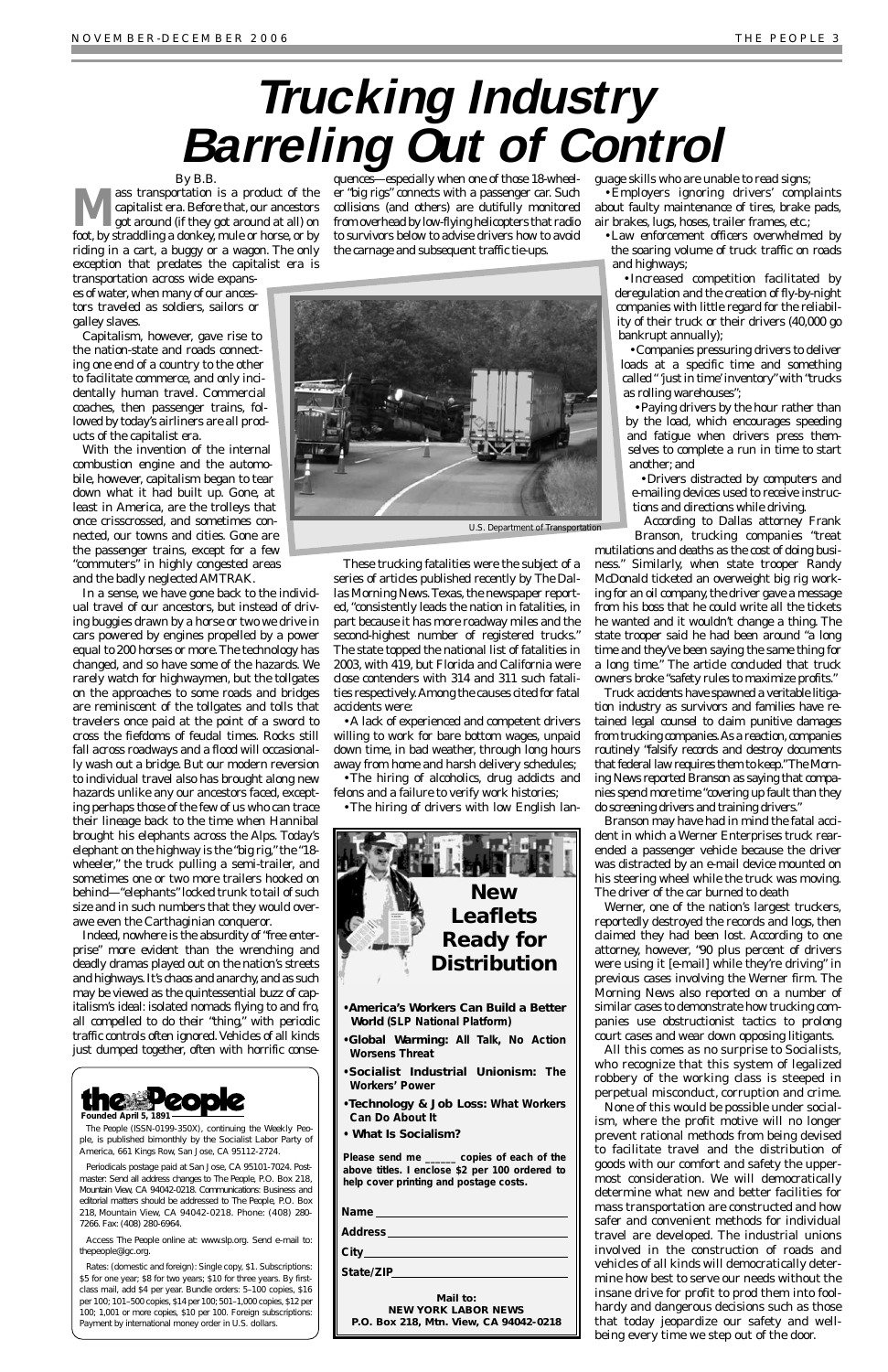### **No Quarter**

### *(Daily People, July 17, 1908)*

When Adam Smith wrote his chapter on colonies he did not have the benefit of the United States colonial system in the Philippine Islands, and of the effect thereof upon the colonial practices of other and older colonies-holding countries. Spicy would have been the paragraphs that Adam Smith could then have added to his quite interesting chapter on colonies, especially after reading Gen. Leonard Wood's recent advocacy of "no quarter" for colonial insurgents, be they male or female, adults or children.

Colonies are peculiar institutions of capitalist rule. At home, religious tolerance must be prac-

ticed; in a colony the religion of the natives, being different from the standard religions of the "mother country," becomes a pretext to outrage them, and the outrage is committed under the cloak of religion. At home, some semblance of fairness must be preserved towards the worker: in the distant colony the natives are treated with impunity as a conquered race. At home, favorites cannot all be placed in comfortable sinecures: a colony furnishes golden opportunities for soft berths where favorites can make fortunes in a short time. All this, and much more to the same effect, do colonies mean to the capitalist alleged "mother," but more properly "stepmother" countries. And all this

has been practiced before by France, by Spain,

by England in their colonies.

But times progress. Of late the barbarian methods of old have been considerably held in check."Opposition" parties in parliaments, availing themselves of the facilities for gathering news, have had a salutary effect upon the conduct of colonial officers. That meant a reduction of income. At this season Gen. Wood turns up in Europe, apologizes for and justified the "no quarter" conduct of Roosevelt's pets in the Philippines, and thereby gives a new lease of life, or rather promotes to life the worst practices that formerly blackened the records of colonial administration. Quick was the ruling class of Europe to see their opportunity, and seize it. Gen. Wood's words were telegraphed all over and praised. If a republic finds it necessary to give no quarter to native colonial insurgents, why, "no quarter" cannot be found fault with;"no quarter" is democratic, it is republican, it is Christian. Capitalist rule in America is spreading its poisonous exhalations beyond our own borders. It is infecting Europe. It is becoming an interna-

tional plague.

Socialism is the collective ownership by all the people of the factories, mills, mines, railroads, land and all other instruments of production. Socialism means production to satisfy human needs, not as under capitalism, for sale and profit. Socialism means direct control and management of the industries and social services by the workers through a democratic government based on their nationwide economic organization. Under socialism, all authority will originate from the workers, integrally united in Socialist Industrial Unions. In each workplace, the rank and file will elect whatever committees or representatives are needed to facilitate production. Within each shop or office division of a plant, the rank and file will participate directly in formulating and implementing all plans necessary for efficient operations. Besides electing all necessary shop officers, the workers will also elect representatives to a local and national council of their industry or service—and to a central congress representing all the industries and services.This All-Industrial Congress will plan and coordinate production in all areas of the economy.All persons elected to any post in the socialist government, from the lowest to the highest level, will be directly accountable to the rank and file. They will be subject to removal at any time that a majority of those who elected them decide it is necessary.

Such a system would make possible the fullest democracy and freedom. It would be a society based on the most primary freedom—economic freedom.

For individuals, socialism means an end to economic insecurity and exploitation. It means workers cease to be commodities bought and sold on the labor market, and forced to work as appendages to tools owned by someone else. It means a chance to develop all individual capacities and potentials within a free community of free individuals. It means a classless society that guarantees full democratic rights for all workers. Socialism does not mean government or state ownership. It does not mean a closed party-run system without democratic rights. Those things are the very opposite of socialism. "Socialism," as the American Socialist Daniel De Leon defined it, "is that social system under which the necessaries of production are owned, controlled and administered by the people, for the people, and under which, accordingly, the cause of political and economic despotism having been abolished, class rule is at end. That is socialism, nothing short of that." And we might add, nothing more than that! Remember: If it does not fit this description, it is not socialism no matter who says different. Those who claim

that socialism existed and failed in places like Russia and China simply do not know the facts.

Socialism will be a society in which the things we need to live, work and control our own lives —the industries, services and natural resources



—are collectively owned by all the people, and in which the democratic organization of the people within the industries and services is the government. Socialism means that government of the people, for the people and by the people will become a reality for the first time.

To win the struggle for socialist freedom requires enormous efforts of organizational and educational work. It requires building a political party of socialism to contest the power of the capitalist class on the political field and to educate the majority of workers about the need for socialism. It requires building Socialist Industrial Union organizations to unite all workers in a classconscious industrial force and to prepare them to take, hold and operate the tools of production.

You are needed in the ranks of Socialists fighting for a better world, to end poverty, racism, sexism, environmental disaster and to avert the still potent threat of a catastrophic nuclear war. Find out more about the program and work of the Socialist Labor Party and join us to help make the promise of socialism a reality.

### **Beginning of the End in Hungary**

(*Weekly People*, Dec. 1, 1956)

The bureaucratic rulers of Soviet Russia have brought upon themselves the loathing and contempt of untold numbers of their former adherents by their murderous attack on the Hungarian people. But this attack and the subsequent terror should not obscure the implications of the popular demonstrations that set off the revolt.

The overwhelming majority of the demonstrators were Hungarian students who enjoyed a privileged position under the Stalinist regime. Picked from families of workers, peasants and Communist officials, their tuition and living expenses were paid by the government. They were being conditioned for an "elite" role in this ironically named "People's Democracy."

Their demonstrations, which culminated in open revolt on the fateful evening of Oct.23 (when they were fired on by the hated AVH—the Hungarian Stalinist secret police), certified the popular rejection, not merely for Russian domination, but of the social system misnamed "socialism"

that had been imposed on Hungary by Russian bayonets.

### **Stalinists Had Complete Control**

For more than 10 years the Communist Party has had carte blanche in Hungary. It has controlled absolutely the newspapers, schools, radio, unions—all the organs for molding the minds of the people, especially of the youth. Its propaganda has been all pervading and incessant. All the words that touch the good side of man's nature— "freedom,""democracy,""socialism,""rights,"etc. have been sown liberally in all the utterances of the communist rulers. All the words that evoke hatred and fear-"fascist," "exploitation," "imperialist," "traitor," "wrecker," etc.—have been used to attack those who opposed the regime.

Yet the overwhelming—and to the Communist despots, the devastating—fact remains that the Hungarian masses have rejected the Communist Party and all it stands for. They have rejected the passive, subservient role in which the bureaucratic despotism, pioneered and developed in the name of socialism in Soviet Russia, has cast them.The Communist Party of Hungary is itself hopelessly split. Indeed, many of the bravest fighters *against* the Russians and their Hungarian Stalinist supporters were Communists who broke with the party.

One need not seek far for the reason for this colossal failure—a failure that will lead in time to the repudiation of Russian "communism" by the most conditioned people of all, *the Russian workers*! This reason is the rejection long ago by the Bolsheviki of reliance on the workers, on democracy.The Russian Revolution was carried out to the slogan,"All power to the Soviets!" But all power was never really transferred to the Soviets; it was retained rather by the Communist Party. And after the Soviets (which means "councils") ceased to be necessary, they were deprived of a revolutionary role.

### **Workers Must Free Themselves**

## **What Is Socialism?**

Marxism teaches that the *class interests* of *(Continued on page 6)*

### <span id="page-3-0"></span>*A De Leon Editorial* **An International Plague**

*Long before Abu Ghraib, even before My Lai, there was Bud Dahu, where American soldiers slaughtered 900 men, women and children during U.S. capitalism's colonial war in the Philippines. Last March marked the 100th anniversary of the crime—one of many atrocities committed for the sake of power and profit.*

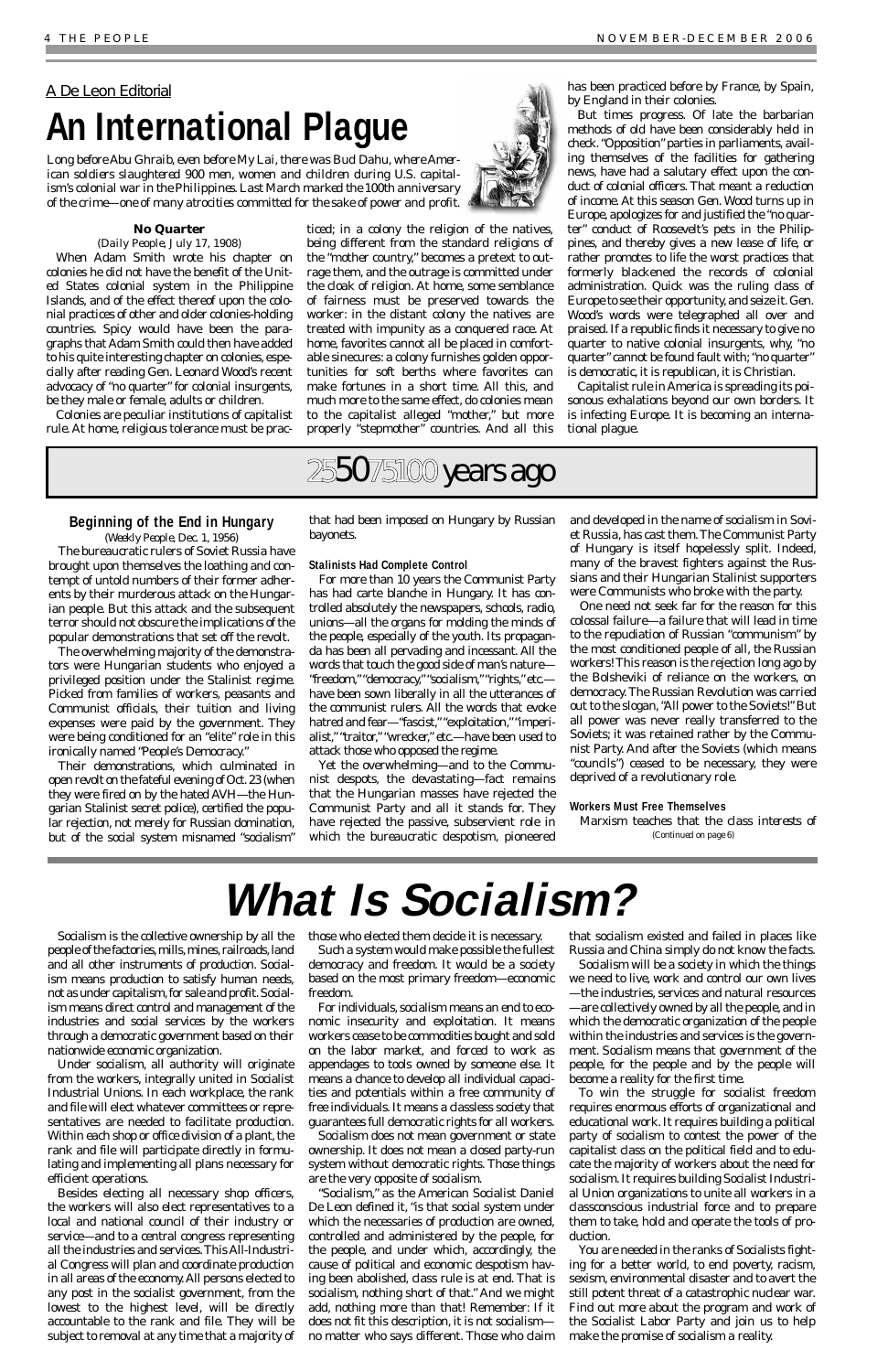### *By B.B.*

**TACK** exas lost its bragging rights to being<br>the biggest state when Alaska added<br>its star to the flag in January 1959, but the biggest state when Alaska added keeping a braggart down is hard to do. Texas is back with something else to boast about, if so inclined. The Lone Star state now has the dubious distinction of leading the nation in the burning of global warming fossil fuels.

A report in *The Dallas Morning News* lists the state as number one in the production of greenhouse gases—723.2 million tons of the stuff every year—and it may be in the running for top spot on a global scale.

Already it places seventh in the world, outpacing such other major contenders for the top spot as Canada, the United Kingdom and South Korea. It is far behind China, in the number two spot, and it can never hope to surpass the current title holder, the United States, of which it is just one of 50 parts. However, it is contributing mightily to the defense of the U.S.'s title as the world's leading contributor to global warming.

The private material interests that have arrogated to themselves the prerogative to undermine the global environment and ruin the health of unknown millions couldn't care less about that part of it. They are the strip mine owners; Texas Utilities Mining; various electric power corporations (such as TXU

and Houston Lighting and Power, the biggest users of brown coal); trucking and railroad owners; cement manufacturers; the Aluminum Corporation of America and others not favored with an honorable (or is it dishonorable) mention. Collectively, they form a powerful political force for resisting change and whose giant profits emanate from the exploitation of wage labor.

Texas is a leader in the march towards turning our "blue marble" into just another lifeless asteroid, but, as mentioned, it is not a lone crusader in the unworthy cause. Indeed, Texas is not a culprit at all, capitalism is and the problem is pervasive throughout the system wherever it nestles and settles.

Texas lignite has been mined since the mid-1800s, initially by below ground mining. Greater productivity came with the introduction of giant shovels to gouge directly into surface seams, the technique known as strip mining, with its attendant ruination of the immediate environment to be sure.

From 1890 until 1970, the production of

high sulfur Texas lignite was virtually flat, averaging about 2 million short tons annually until coal supplanted natural gas about the mid-1970s. Then a steep rise commenced until production hit about 55 million short tons in 1992, the latest date for which statistical information is available.

Though we have no figures for current coal production in Texas, it is a sure bet that the profits are immensely higher than 16 years ago. This focuses our attention on the broader picture of global warming, the system that produces it and the prospects for change.

Such prospects are reflected in the formation of "Ceres, a coalition of environmentalists and investors; Yale University; and the risk and insurance services of Marsh & McLennan," who have concluded that global warming is a hazard and capitalists should do something about it. They want to hold "sustainable governance forums to give directors an overview of the financial, legal and business investor implications of climate change." (*The New York*

### *Times*, Sept. 21)

Corporate capitalist response can be gauged by a report called the Carbon Disclosure Project, which showed that over 80 percent of companies polled provided data revealing that they recognized the hazards but that "fewer than half said they were working to reduce emissions of greenhouse gases that cause global warming." (*Times*)

This reluctance brings to mind a recent demand by the Royal Society, Britain's highest scientific association with 1,400 members

counting Newton and Einstein as members, that Exxon Mobile stop putting out misrepresentations about global warming. They charged that the oil giant promoted a "false sense somehow that there is a two-sided debate going on in the scientific community" regarding the basis of climate change. The society further charged that it was "very difficult to reconcile the misrepresentations of climate change science in" documents disseminated by Exxon Mobil with its "claims to be an industry leader." The company spent \$2.9 million sending disinformation to 39 groups "including the Competitive Enterprise Institute, the International Policy Network and the Center for the Study of Carbon Dioxide and Global Change."

This dissembling posturing is in line with that of other capitalist outfits. Indeed, TXU came out with a full-page propaganda piece on the very day that the *Morning News* published its report on Texas being the top national producer of greenhouse gases. The utility giant claimed it is going to reduce emissions by 20 percent while continuing to burn Texas lignite and while reducing costs to the populations of northern Texas—and it will

"benevolently" do it all for families.

Fact is that the capitalist system operates only to increase profits. Private material interests militate against even the most pressing of social needs. Few social needs are greater, few threats more urgent to meet, than the environmental disaster that capitalist-induced global warming almost makes inevitable.

"Almost," we say, because there is a way to stop that disaster from happening. The American working class must organize itself under the banner of the SLP to declare they have had enough of a system that disregards their safety and jeopardizes their very survival for the sake of making money. It must organize itself economically to take, hold and operate

the industries and services of the country

democratically. It is the only solution, and it is a good one, because not only will it restore control over our destiny to our own hands the only safe place for it to be—but also because it will guarantee that our children and their children will live out their lives in a clean and beautiful world.

Capitalism has turned America into the world's leading threat to our survival. The American working class can yet inspire the workers of all countries to unite and put an end to the madness that places property and profit above life itself. First, however, it must set the example that will show the way. Capitalism is lunacy; socialism is sanity; the choice between the two is yours to make.

## <span id="page-4-0"></span>**Texas Leads the Nation In Producing Greenhouse Gases**



But while Ford executives certainly played a role in bringing the present crisis at Ford to a ed. Higher productivity with fewer workers can head, this devastating scenario for Ford workers might have occurred even if Ford execs had paid themselves nothing and allowed workers to build better cars, or ex-ploited them even more intensively than they actually did. The simple fact is that the world needs only so many cars and trucks. If sane mass transportation policies and systems were in place it would need far fewer yet. And within this world of finite but still expanding markets for automobiles, worldwide competition is growing. Under capitalism there must be winners and losers in the automobile industry, as in every other. Ford won in the marketplace for much of its more than 100-year history. So did General Motors, which today finds itself in much the same situation as Ford. Now they are losing, succumbing to competitors here and elsewhere who are more quickly able to get far more out of fewer workers. Would better management make a difference? It might, for a time.

"Better management" under capitalism only

means that workers elsewhere lose, and the "winning" workers are more intensively exploitspell capitalist success. But it's ultimately a dead-end road for workers. One of the system's biggest inherent weaknesses is that fewer workers working means fewer workers able to buy the products produced. That's a recipe for an eventual surplus on the market and consequently more job cuts and further layoff crises. There is only one way to rid society forever of the vicissitudes of the capitalist market that are today wreaking havoc with the lives of Ford and GM workers and the whole working class. Workers must achieve control over the wealth they produce as a class. The economic security and abundance that modern industry could produce for all will result only when the working class as a whole takes possession of the industries and services generations of workers have built—and operates them democratically to serve human needs and wants. Nothing short of such a revolutionary transformation of society can sufficiently change the increasingly grim situation of U.S. autoworkers—and the U.S. working class as a whole.

## **. . . Ford Cuts a Sign of Times**

### *(Continued from page 1)*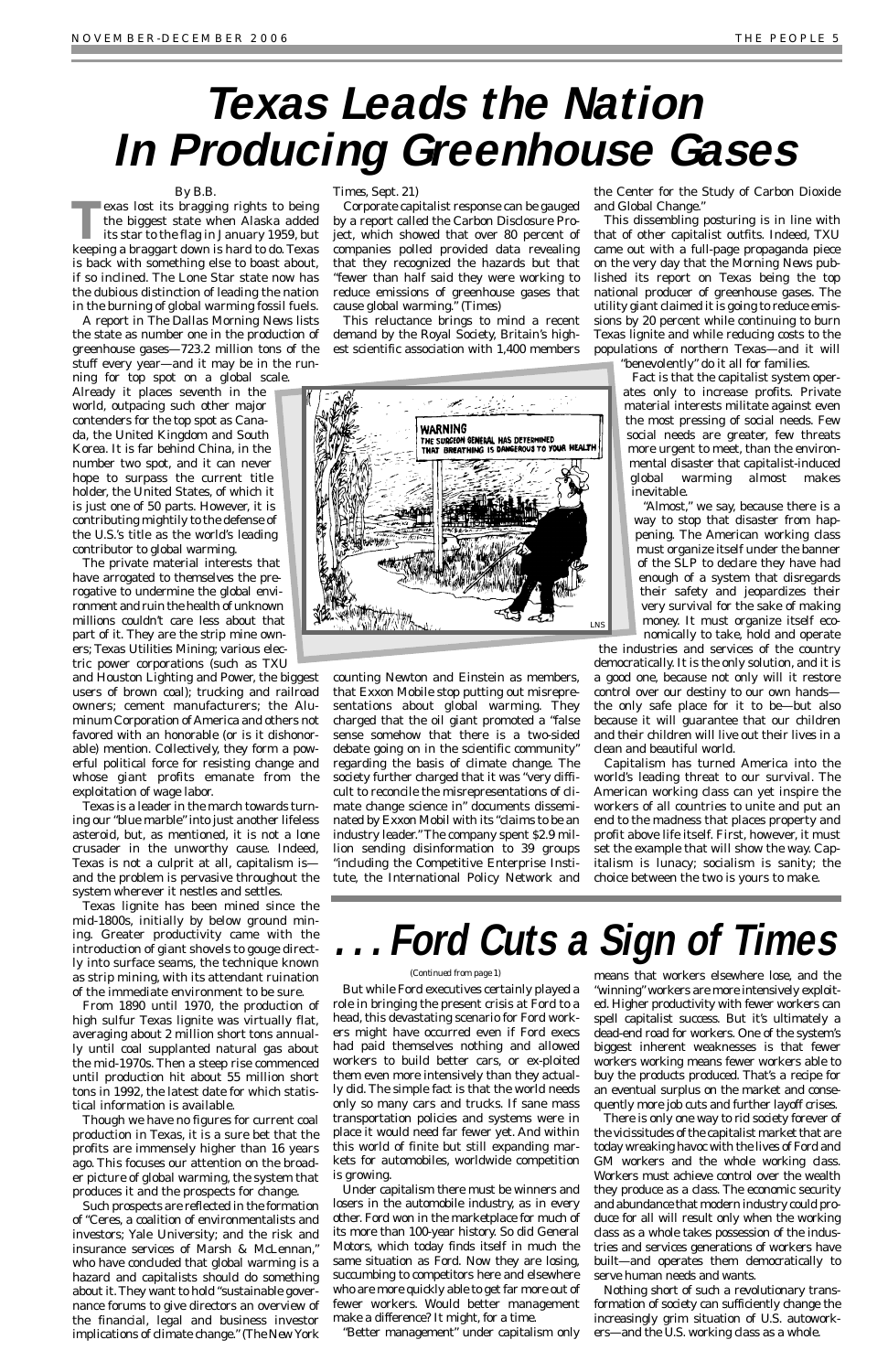the number of injuries is twice as great as reported, and the number of illnesses may exceed the number reported by a factor of five. *No one really knows*." (Emphasis in original.)

Whatever the real number and rate of deaths, injuries and illnesses in the nation's factories and services, one conclusion transcends this gray area of "lies, damned lies and statistics," as the British statesman Benjamin Disraeli once wrote.

De Leon's characterization still rings true. The extent of death, injury and illness on the job today still amounts to massive carnage. All the more so now because a century has passed in which capitalist industry could have implemented safeguards and changed processes that could have ended the carnage.



As Dr. Linda Rosenstock, former director of the National Institute for Occupational Safety and Health, once put it, "We have tools for prevention here, in the workplace, that sometimes just don't exist for other illnesses." "These are all inherently preventable illnesses and injuries," Rosenstock noted.

Sam Mannan, the head of Texas A&M's Mary K. O'Connor Process Safety Center, once told *U.S. News & World Report*, "Most of safety is not rocket science." "We don't have to research another 100 years," he said, "or even 20 years, to figure out the right way to do things. Why accidents keep happening is because we don't do the things that we know how to do."

The problem is *systemic*. Production *under the terms and conditions laid down by capitalism* cuts against safety at every turn. Capitalists "don't want to stop the equipment" when there are profits to be made. They invest in a lot of relatively cheap insurance and as little maintenance and worker safeguards as possible.

This case against capitalism is no mere allegation, but a fact well established by both history and the daily experiences of workers on the job. Most workers know that, if they were in charge, workplaces could be made safe. They know they are pressured to take shortcuts, ignore safety procedures, neglect repairs,

put off maintenance and so on, for the sake of profits.

Many workers know that government regulatory agencies charged with occupational safety are worthless because they are in league with the capitalists. Inspections rarely happen. According to one industry safety analyst, OSHA's 2002 budget would allow its staff of 2,238 federal and state inspectors to inspect the nation's 8 million workplaces once every 119 years. Inspections that do happen are sometimes legally announced in advance thanks to loopholes written into a general prohibition against notifying capitalists in advance of inspections.

Many workers also know their union leaders are prone to compromise and collaborate with the capitalists and government agencies.

All too many workers, however, are resigned to accepting all of this. All too *few* realize that things *need not* be this way. In *their* collective hands is the power to change things.

Properly organized, workers can take, hold and operate all the industries and services of the land—the entire economy—in their own behalf. With those doing the work in charge of safety, safety will no longer come second. For with capitalism abolished, production won't be carried on for the benefit of a class of vampires that profits from its reckless disregard of workers' lives and health. *—K.B.*

- 1. Publication Title: *The Peopl*
- 2. Publication No. 672-900
- 3. Filing Date: Sept. 1, 2006
- 4. Issue Frequency: Bimonthly 5. Number of Issues Published Annually: 6
- 6. Annual Subscription Price: \$5.00
- 7. Complete Mailing Address of Known Office of Publication: 661 Kings Row, San Jose, Santa Clara County, CA 95112-2724
- 8. Complete Mailing Address of Headquarters or General Business Office of the Publisher: 661 Kings Row, San Jose, CA 95112-2724
- 9. Publisher: National Executive Committee, Socialist Labor Party, 661 Kings Row, San Jose, CA 95112-2724
- Acting Editor: Robert Bills, 661 Kings Row, San Jose, CA 95112-2724 Managing Editor: Robt. Bills, 661 Kings Row, San Jose, CA 95112-2724
- 10. Owner: Members of the National Executive Committee: Kenneth Boettcher, Bernard Bortnick, Bruce Cozzini, J. Thadieu Harris III, Carl C. Miller Jr., Diane Secor, Michael Wenskunas, 661 Kings Row, S. Jose, CA 95112-2724.
- 11. Known Bondholders, Mortgagees and Other Security Holders Owning or Holding 1 Percent or More of the Total Amount of Bonds, Mortgages or Other Securities: None.
- 12. N/A

the workers are the wellspring whence flows the forces of socialist freedom. Marxism teaches further that it is the task of a socialist party to arouse the workers to a consciousness of their class interests, to show them how to organize to fulfill these interests. But Lenin, Trotsky, and the rest of the Bolshevik leaders, abandoned Marx's reliance on the workers. We are not concerned here with the overwhelming and complex problems that the proletarian revolution in an economically backward country faced. Unquestionably these problems were enormous, and they seemed to Lenin to justify the expedient policies that, in the name of the "dictatorship of the proletariat," led to the creation of a dictatorship *over* the proletariat. The point is that very early in the life of the Soviet regime the Russian workers were reduced to a negative, subservient role. By the time the Soviet Army "liberated" Eastern Europe, the communist movement was thoroughly conditioned to the idea that the mass of workers had not to be enlightened, but only to be manipulated. Socialism would be the work of "leaders." It was the duty of the workers to follow the leaders and accept unquestioningly their explanations and rationalizations.

This was the concept of "socialism" that the

Russians brought to Hungary. The Kremlin named the "leaders" who were to lead the Hungarian workers and peasants to the Promised Land. The system was called a "people's democracy" but, like the Russian system, it was a bureaucratic despotism sustained by police state terror. Contempt for the mass of workers became a characteristic of the bureaucratic leaders, and, indeed, it was this contempt that led to the monstrous stupidity of firing on the Budapest demonstrators and setting off the explosion.

Now the Hungarian workers have led the way in rejecting "communism." The question is,

have they also rejected the idea of freedom they have hitherto identified with socialism? Only time can supply the answer. Dispatches indicate that the workers are sustaining a remarkable solidarity, and their spirit seems far from crushed by the Russian terror. Nevertheless their movement continues to be negative in character. There is an instinctive groping for democracy, but no one has any idea of how socialist democracy is constructed. Until this idea—an idea that only De Leonism supplies is grasped, frustration must inevitably dog their efforts.

## **. . . Industrial Carnage**

#### *(Continued from page 1)*

### **. . . 50 Years** *(Continued from page 4)*

This is my contribution of \$ \_\_\_\_\_\_\_ for *The Peopl*e's Press Forward Fund, which will help support the SLP's official journal. (Please make checks/money orders payable to the Socialist Labor Party or *The People* and mail to P.O. Box 218, Mountain View, CA 94042-0218.)



### The People's *PRESS FORWARD FUND*

### **U.S. Postal Service Statement of Ownership, Management and Circulation (Required by 39 U.S.C. 3685)**

13. Publication Name: *The People*

| 14. Issue Date for Circulation Data Below: September-October 2006          |        |                         |                      |
|----------------------------------------------------------------------------|--------|-------------------------|----------------------|
| 15. Extent & Nature of Circulation: Average No. Copies                     |        |                         | No. Copies of        |
|                                                                            |        | Each Issue During       | Single Issue Pub-    |
|                                                                            |        | <b>Preceding Twelve</b> | lished Nearest to    |
|                                                                            | Months |                         | <b>Filing Date.</b>  |
| a. Total Number of Copies (net press run)                                  |        | 8.833                   | 8,000                |
| b. Paid and/or Requested Circulation:                                      |        |                         |                      |
| 1. Paid/Requested Outside-County Mail                                      |        |                         |                      |
| Subscriptions Stated on Form 3541.                                         |        | 1,767                   | 1,769                |
| 2. Paid In-County Subscriptions Stated                                     |        |                         |                      |
| on Form 3541                                                               |        | $\bf{0}$                | $\bf{0}$             |
| 3. Sales Through Dealers and Carriers,                                     |        |                         |                      |
| <b>Street Vendors and Counter Sales.</b>                                   |        |                         |                      |
| and Other Non-USPS Paid Distribution 6,116                                 |        |                         | 5,267                |
| 4. Other Classes Mailed Through the USPS                                   |        | 114                     | 112                  |
| c. Total Paid and/or                                                       |        |                         |                      |
| Requested Circulation (15b. 1, 2, 3 & 4):                                  |        | 8,047                   | 7,148                |
| d. Free Distribution by Mail:                                              |        |                         |                      |
| (Samples, Complimentary, and Other Free)                                   |        |                         |                      |
| 1. Outside-County as Stated on Form 3541                                   |        | $\bf{0}$                | 0                    |
| 2. In-County as Stated on Form 3541                                        |        | 0                       | $\Omega$             |
| 3. Other Classes Mailed Through the USPS                                   |        | 0                       | $\bf{0}$             |
| e. Free Distribution Outside the Mail                                      |        |                         |                      |
| (Carriers or Other Means)                                                  |        | 630                     | 700                  |
| f. Total Free Distribution                                                 |        |                         |                      |
| (Sum of 15d and 15e)                                                       |        | 630                     | 700                  |
| g. Total Distribution (Sum of 15c and 15f):                                |        | 8.677                   | 7.848                |
| h. Copies Not Distributed:                                                 |        | 156                     | 152                  |
| i. Total (Sum of 15g. and h.)                                              |        | 8.833                   | 8.000                |
| j. Percent Paid and/or Requested Circu-                                    |        |                         |                      |
| lation (15c. divided by 15g. times 100)                                    |        | 93%                     | 91%                  |
| 16. Publication of Statement of Ownership will be printed in the           |        |                         |                      |
| November-December 2006 issue of this publication.                          |        |                         |                      |
| 17. I certify that all information furnished on this form is true and com- |        |                         |                      |
| plete.                                                                     |        |                         |                      |
|                                                                            |        |                         | <b>Robert Bills</b>  |
|                                                                            |        |                         | <b>Acting Editor</b> |
|                                                                            |        |                         |                      |

### directory

### **UNITED STATES**

**NATIONAL OFFICE—**SLP, PO Box 218, Mtn. View, CA 94042-0218; (408) 280-7266; fax (408) 280-6964; email: socialists@slp.org; website: www.slp.org.

### **AUSTRALIA**

Brian Blanchard, 58 Forest Rd., Trevallyn, Launceston, Tasmania 7250, Australia. Call or fax 0363-341952.

### **GREAT BRITAIN**

Jim Plant, P.O. Box 6700, Sawbridgeworth, CM21 0WA, UK. Email: socliterature@btopenworld.com. Fax 01279- 726970.

(Additional listings at www.slp.org.)

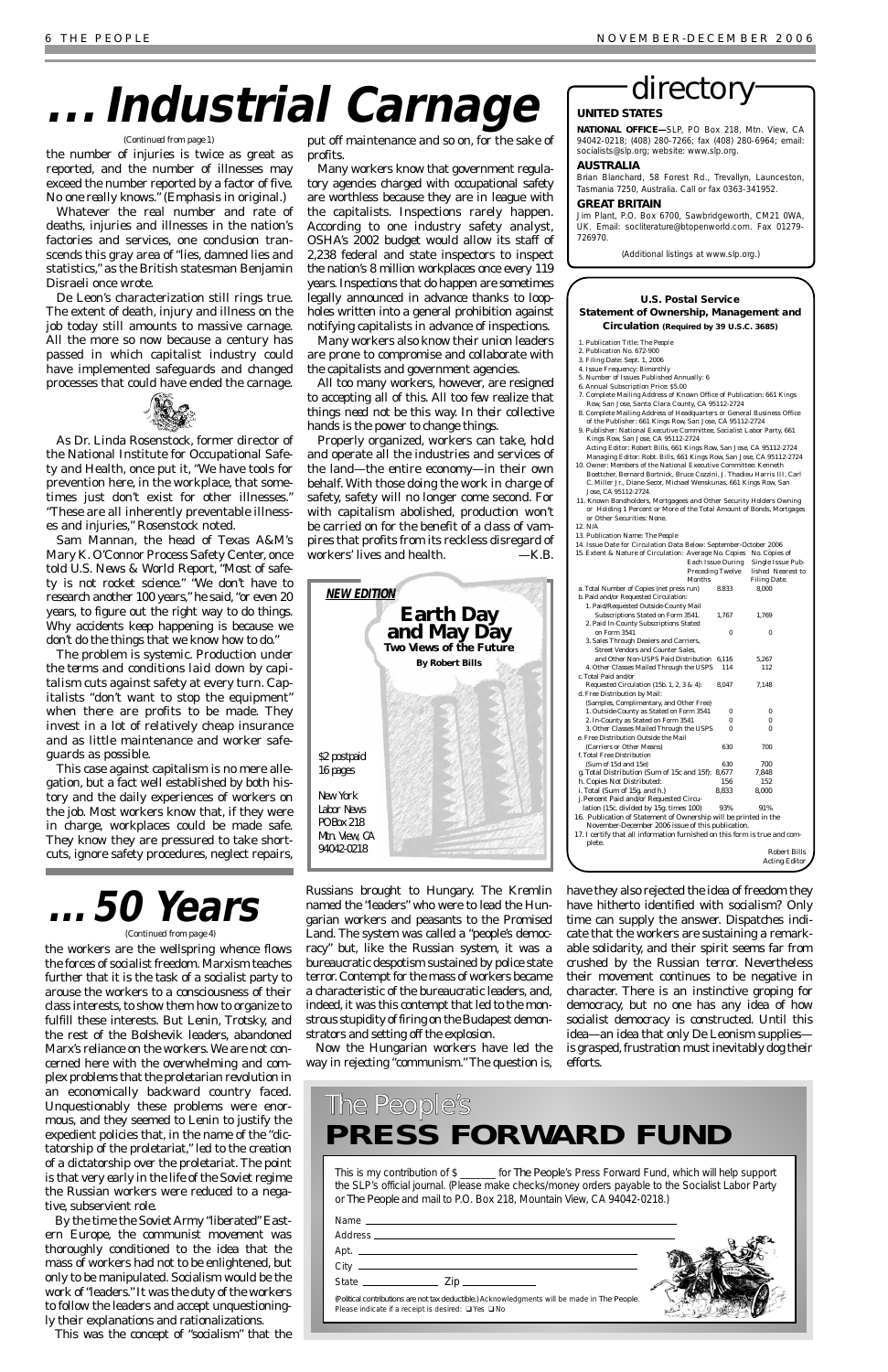### *By Jim Plant*

Against a backdrop of fabulous wealth and privilege on the one hand, and dire poverty and superexploitation on the other, an extraordinary event took place in the Chinese city of Wuhan last March. That event was an international conference on Rosa Luxemburg's Thought and Contemporary Value.

The conference, which attracted delegates from the United States, Europe, Japan and South Africa, as well as from China, was "extraordinary" because the ideas and life's work of Rosa Luxemburg were completely antithetical to the theory and practice of the Chinese government and the ruling Communist Party.

Luxemburg—a Polish Marxist who was active in the Polish, Russian and particularly German socialist movements a hundred years ago—stood for the self-emancipation of the working class and the building of a genuine democratic socialist society. She would have been appalled and repelled by the "cult of personality" that surrounded Mao Zedong, by his disastrous "Great Leap Forward" and by the so-called "Cultural

Revolution" that he engineered towards the end of his life.The poverty and exploitation in today's China, coupled with a complete lack of democratic and union rights for China's workers, would have enraged her.

Yet such an international conference could not have taken place without at least a tacit goahead from the Chinese government. Why Beijing gave its consent is not immediately apparent, but it might be part of an attempt to convince some gullible supporters outside China, despite all the evidence to the contrary, that somehow the Chinese government and Communist Party are interested in the creation of a socialist society.



It is especially ironic that a conference on Rosa Luxemburg should have taken place in presentday China because Luxemburg was a passionate opponent of the death penalty. Indeed, one of the first articles she penned upon her release from a German prison in 1918 (she had been imprisoned because of her antiwar activity) was a call for the abolition of the death penalty. "Commu-

nist"China leads the world in the number of people executed. Amnesty International estimates that in 2005 at least 1,770 people were executed, but it also states that the real figure could be as many as 8,000.

Until recently, the most common method of execution in China was a bullet in the back of the head.Now it is becoming less messy and more "hi tech" with the introduction of smart "mobile execution chambers," in which prisoners are given a lethal injection. Reportedly, 40 such mobile execution vehicles have been put into service so far.

These ghoulish vehicles put one in mind of the "gas vans" used by the Nazi *Einsatzgruppen* (mobile killing units) to murder Jews, Gypsies, Communists and Socialists in Poland and Russia during World War II.They are much more sophisticated, however, and are fitted with closed circuit television. That particular innovation permitted local members of the National People's Congress to witness one recent execution.

The designer of the execution vehicle, Kang Zhongwen, states that the switch from gunshots to injections is a sign that China "promotes human rights now."

George Orwell would have appreciated that remark; it could have come straight from the pages of *1984*.

### **ACTIVITIES**

### **CALIFORNIA**

**San Francisco: Discussion Meetings—**For information call 408-280-7266 or email slpsfba@netscape.net.

### **OHIO**

**Columbus: Discussion Meetings—**Section Cleveland will hold a discussion meeting on Sunday, Nov. 26, 1–3 p.m., at the Carnegie Library, Grant and Oak streets. For information call 440-237-7933.

**Independence: Discussion Meetings—** Section Cleveland will hold discussion meetings on Sunday, Nov. 19, and on Sunday, Dec. 17, 1–3 p.m., Independence Public Library, 6361 Selig Dr. (off Rt. 21 between Chestnut & Hillside). For information call 440-237-7933.

| Bank balance (July 31) \$105,549.87                        |  |
|------------------------------------------------------------|--|
| Expenses (Aug.-Sept.) $\ldots \ldots \ldots$ 21,657.02     |  |
| Income (Aug.-Sept.) $\ldots \ldots \ldots \ldots$ 7,221.73 |  |
| Bank balance (Sept. 30) \$ 91,114.58                       |  |
| Deficit for 2006 \$ 58,738.68                              |  |

### **OREGON**

**Portland: Discussion Meeting—**Section Portland will hold a discussion meeting on Saturday, Nov. 11, from 10 a.m.–12 noon, at the Portland Main Library, SW Yamhill & 10th. Topic: "Technology and Job Loss." For more information call Sid at 503-226-2881 or visit the section's website at http://slp.pdx.home. mindspring.com.

For information about future meetings, visit the section's website at http://slp.pdx.home.mindspring. com or call Sid at 503-226-2881.

# **Luxemburg in China?**

per month while putting in 15-hour shifts.

So, in "communist" China, Xia can spend an amount to establish his polo team that would take a Dongguan factory worker 1,742 years of labor to earn in wages and an iPod worker over 2,500 years!

China never was, because it couldn't be, a socialist or "communist" country. The reason is obvious. Not until now did it have the industrial foundation and the industrial working class to make genuine socialism possible."Workers of China, unite!" was a meaningless slogan in a nation that had virtually no industrial foundation and a working class that was an insignificant fraction of the population. Now it has both, or enough of both for a genuine socialist movement to emerge and take shape.Without such a movement, China's working class is destined to a new and prolonged era of unremitting and intensified exploitation.

Such a movement is bound to emerge, and when it does it will give shape and direction to the unrest the clash at Dongguan, and many other places, suggests is on the rise.

Section Cleveland \$1,000; John & Mary Brlas (In memory of Lazar Petrovich) \$500; Reynold R. Elkins \$210; \$200 each Chris Dobreff, Irene Schelin, John S. & Rosemary Gale, Roy K. Nelson; \$100 each Ken Boettcher, Lois Reynolds; Harvey Fuller \$75; T. McGregor \$53.86; \$50 each Jill Campbell & Steve Littleton, Jim Plant, Marshall G. Soura, Michael Preston, Walter J. Leibfitz; Henry Coretz \$45; Wayne F. Lovett \$31; F. Cline \$27; \$25 each Ben Kraft, Robert Ormsby; \$20 each James Lehner, Sid Fink; \$10 each Daniel Brian Lazarus, Eugene Tagle, George E. Gray, Joe Randell, Richard Mack, Robert & Donna Bills; Stephan Graham \$5. Total: \$3,346.86

*Prisoner Subscription Fund* Frank Cline \$10.20; Richard Mack \$10; Reynold F. Elkins \$5. Total: \$25.20

### *SLP Leaflet Fund*

Michael Wenskunas \$50; \$25 each John Lambase, Mary & John Brlas; Robert P. Burns \$20; T. McGregor \$17.92; Alex Iwasa \$10; Gene Tagle \$7; R.C. Moody \$4; Jeffery Smith \$2. Total: \$150.92

*Press Security Fund*



Chris Dobreff \$200; \$100 each R.E. Wolf, Helen Deneff; \$50 each Ron Harner, Robert Ormsby, John S. & Rosemary Gale; Section Cook County, Ill., \$46.80; Lloyd A. Wright \$35; Ronald J. Ingalsbe \$30; \$25 each Phillip Colligan, Ken Stibler; Marshall G. Soura \$20; Bob & Sita Brothers \$15; \$10 each Richard Mack, Peter King, Keith Ocamb, Harry E. Gibson, Harold Madsen, Earle McGue; Jim Plant \$7; \$5 each Glenn E. Jones, Anthony William Greco.

Total: \$823.80

#### *SLP Sustainer Fund*

Joan Davis \$800; Bernard Bortnick \$325; Robert P. Burns \$320; Chris Dobreff \$200; Lois Reynolds \$100; Jill Campbell & Steve Littleton \$60; Section San Francisco Bay Area: Bill Kelley \$30; Helena Stevens \$30; Michael Wenskunas \$25; George T. Gaylord Jr. \$1.

Total: \$1,891.00

### **Socialist Labor Party**

### *Financial Summary*

### **. . . Health**

planet are forms of structural or systemic violence. Violence is so pervasive under capitalism that it is typically minimized and dismissed as simply business as usual. In addition, what of the moral and social superstructure which emerges from the economic base of capitalism? Even the dominant values associated with capitalism, such as status, competition, extreme individualism, dominance over nature, the romanticizing of war and acquisition of consumer goods are antisocial, thereby contributing to violence.

American teachers may carry guns if the Wisconsin legislator has his way.Children will surely ask these teachers,"Why do you have to carry that gun?" Without Marx, teachers have no answers. The fourth "R" must be "REVOLU-TION." Therefore, study hard. Learn the fourth "R." History will grade harshly. The test is whether American citizens can develop classconsciousness, discover that capitalism is the root of violence and create a sane, classless, socialist society for our children.

# **...Three Rs ...Struggle**

### *(Continued from page 2)*

*(Continued from page 8)*

of a burden onto their workers by "giving" them the bare minimum in health coverage.

If by "health care crisis" is meant a shortage of the things needed to provide for the health and well-being of all American workers, it is safe to say that the "crisis" is contrived and false. The resources are there, but doled out in ways meant to maximize profits.

If that means that millions of working-class men, women and children must go without, too bad for them—capitalists must have their "pound of flesh."

#### *(Continued from page 1)*

### **Blizzards?**

If you find yourself tramping through rain, sleet and snow to get your copy of *The People*:

Wouldn't it be easier to enter a subscription? And one for a friend? Use the subscription coupon on page 2.